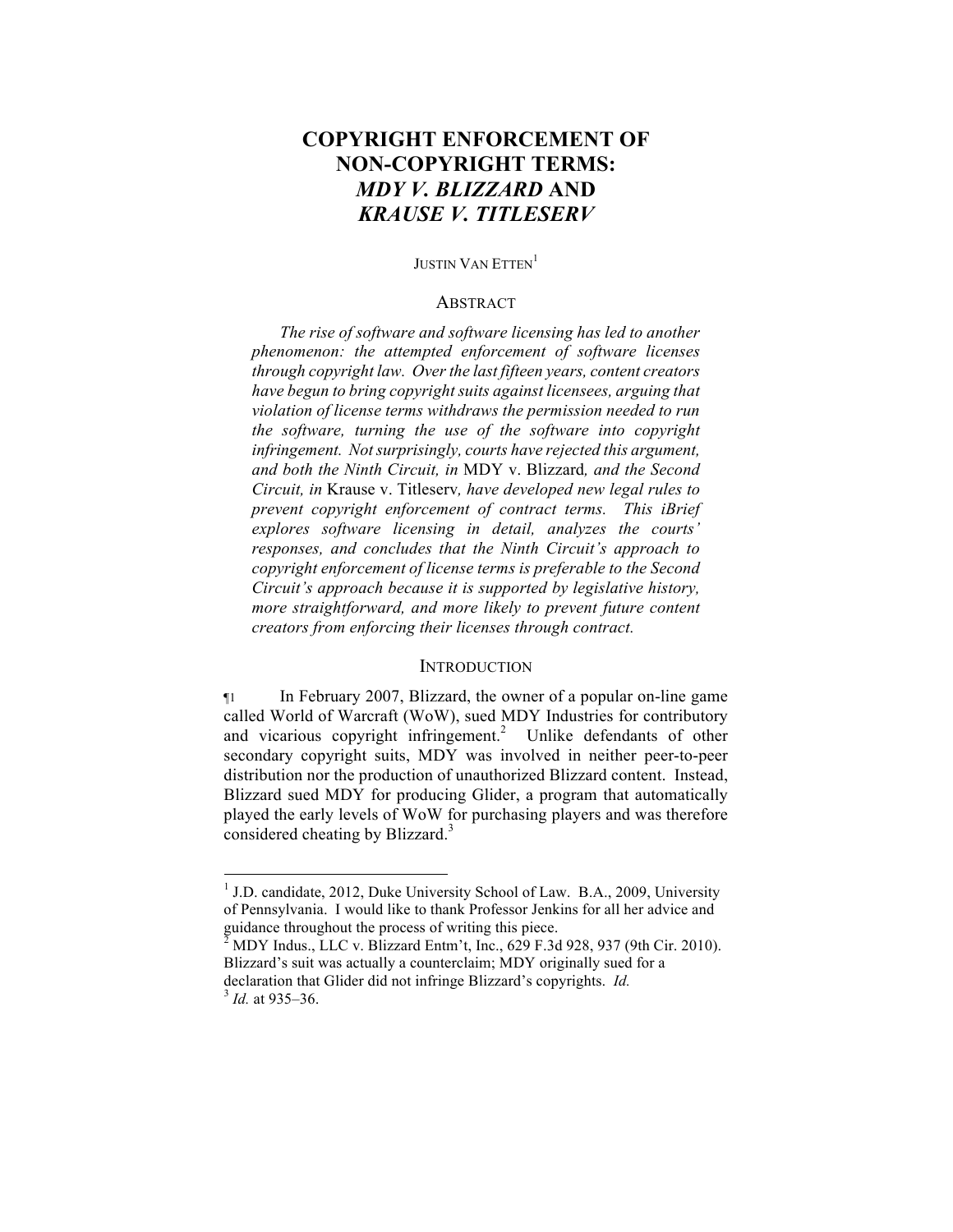¶2 How did the use of Glider violate Blizzard's copyright? Blizzard argued that it violated WoW's software license,<sup>4</sup> which prohibited cheating. As a result, users of Glider no longer had Blizzard's permission to make copies of WoW's software and code. Because WoW, like most computer programs, creates copies of itself in the user's computer when it runs,<sup>5</sup> Blizzard's withdrawal of permission turned the mere use of WoW into a copyright violation. In sum, Blizzard argued that the violation of a contract term about gaming behavior (namely, cheating), with no relation to copyright, created a copyright violation because software copies itself when it runs.

¶3 Blizzard was not the first plaintiff to make this argument. In *Krause v. Titleserv*, a disgruntled ex-employee contractually prohibited his employer from making any changes to his software.<sup>6</sup> The employer eventually did make small changes along with copies necessary to run the programs.<sup>7</sup> The ex-employee then sued his old employer for copyright violations due to the employer's copying and modifications.<sup>8</sup>

¶4 Courts have responded to prevent rightsholders from enforcing their non-copyright license terms through copyright. The Second Circuit did so by "sensibly consider[ing] [a licensee] the owner" of his software copies, bringing his creation of incidental copies within the safe harbor of 17 U.S.C.  $\S$  117(a).<sup>9</sup> The Ninth Circuit, on the other hand, categorized the same individuals as licensees, $^{10}$  but limited copyright enforcement to where there is a nexus between contract terms and copyright. $11$ 

¶5 The issue of whether, and to what extent, copyright holders should be allowed to sue under copyright law due to license violations is not likely to remain rare. This problem will only expand as software use and licensing continue to develop, and it is important to analyze and understand the two circuits' approaches. Overall, the Ninth Circuit's test is vastly preferable

 $4$  In general, a license is less than full ownership and grants "[a] permission ... to commit some act that would otherwise be unlawful." *License Definition*, BLACK'S LAW DICTIONARY (9th ed. 2009). The kinds of permissions and types

of licenses can vary widely. *See id.* <sup>5</sup> *MDY Indus., LLC*, 629 F.3d at 938. This automatic play is "cheating" both because it allows purchasing players to advance without having to put time into the game and because players using Glider disrupt real players' play. *Id.* at 935– 36.

 $^{6}$  Krause v. Titleserv, 402 F.3d 119, 121 (2d Cir. 2005).<br><sup>7</sup> *Id* 

 $\int_{9}^{8}$  *Id.* at 124.

<sup>&</sup>lt;sup>10</sup> *See infra* ¶311.<br><sup>11</sup> MDY Indus., LLC v. Blizzard Entm't, Inc., 629 F.3d 928, 941 (9th Cir. 2010).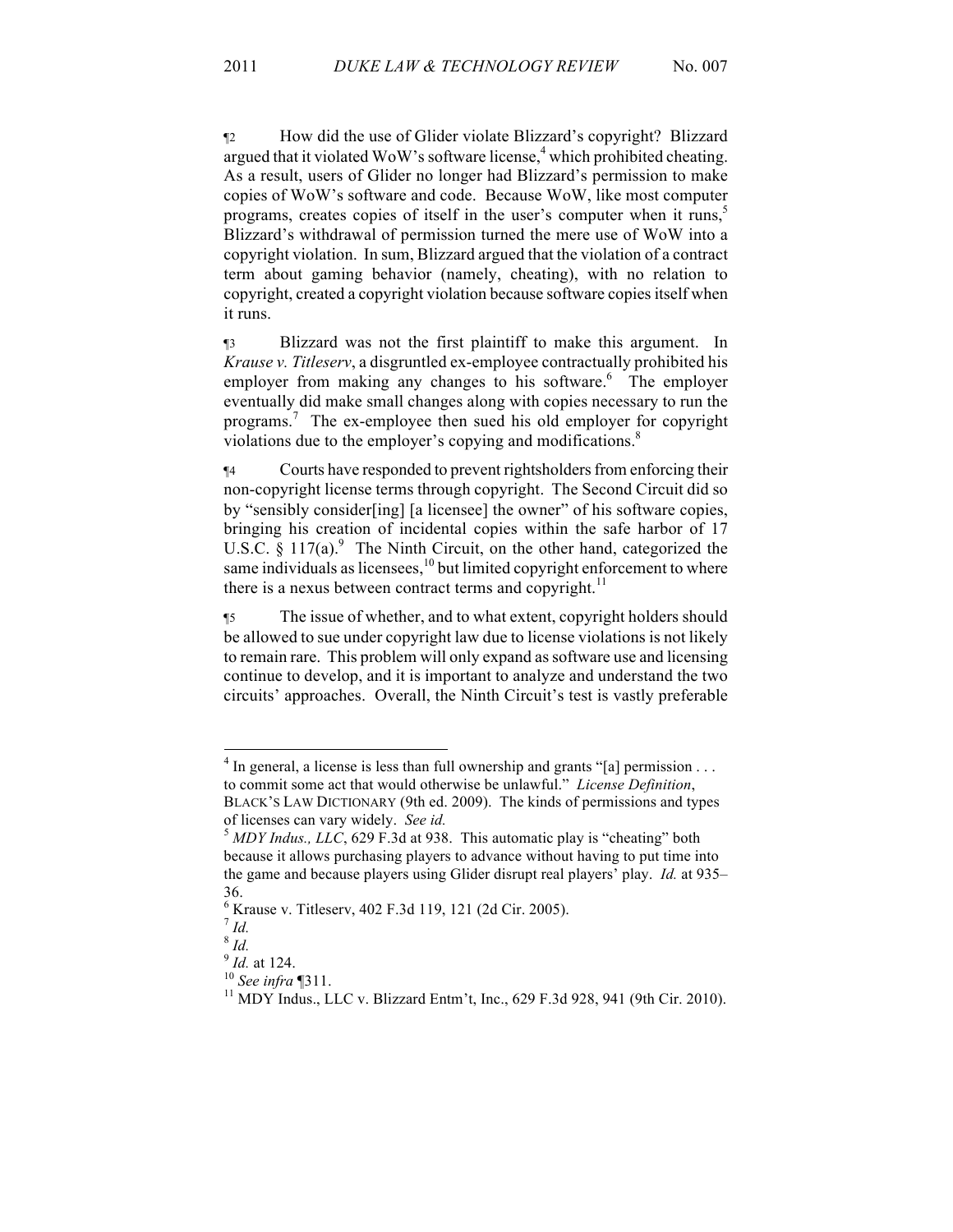because it is more supported by the legislature, is clearer, and it better prevents copyright holders from enforcing their licenses through contract.

#### I. SOFTWARE LICENSING

¶6 Before examining the Ninth and Second Circuits' tests in more detail, it is important to develop a preliminary understanding of software licenses—how they work, why and how they are used, how they are limited, and what future problems may arise from their use.

## *A. How Licensors Try To Enforce Their Non-Copyright License Terms Through Copyright*

¶7 Two unique features of software, one functional and one legal, create the potential for rightsholders to enforce their licenses through copyright law. Functionally, running software creates a temporary copy of the program in the computer's random access memory  $(RAM)^{12}$ . When the program is closed or the computer is shut down, the RAM is emptied and the temporary copy is deleted.<sup>13</sup> Software is unique because it requires the creation of copies to be meaningfully used.<sup>14</sup>

¶8 This creation of copies, even temporary ones, implicates copyright law and interacts with the second unique feature of software. Unlike for other copyrighted works, a software licensee needs permission to access his copy of the program. This feature is the result of legislative and judicial action.

¶9 First, Congress only protected the *owners* of a copy of software from copyright infringement liability from copies made as "essential step in the utilization of the computer program."<sup>15</sup> As a result, a *licensee* of a copy of software could theoretically violate copyright simply by running a program if, for *any* reason, the use fell outside the permissions of the license.

¶10 Second, courts turned this theory of copyright violation into reality by finding that temporary RAM copies fit within the definition of copies

<sup>&</sup>lt;sup>12</sup> Jeff Tyson, *How Computer Memory Works*, COMPUTER MEMORY BASICS, http://computer.howstuffworks.com/computer-memory1.htm (last visited Mar.  $10, 2011$ ).<br> $\frac{13}{1d}$ .

<sup>13</sup> *Id.* <sup>14</sup> *See* Christian H. Nadan, *Software Licensing In The 21st Century: Are Software "Licenses" Really Sales, And How Will The Software Industry Respond?*, 32 AIPLA Q.J. 555, 562 (2004) ("[T]o use software is to make a copy of it.").<br><sup>15</sup> 17 U.S.C. § 117(a) (2006).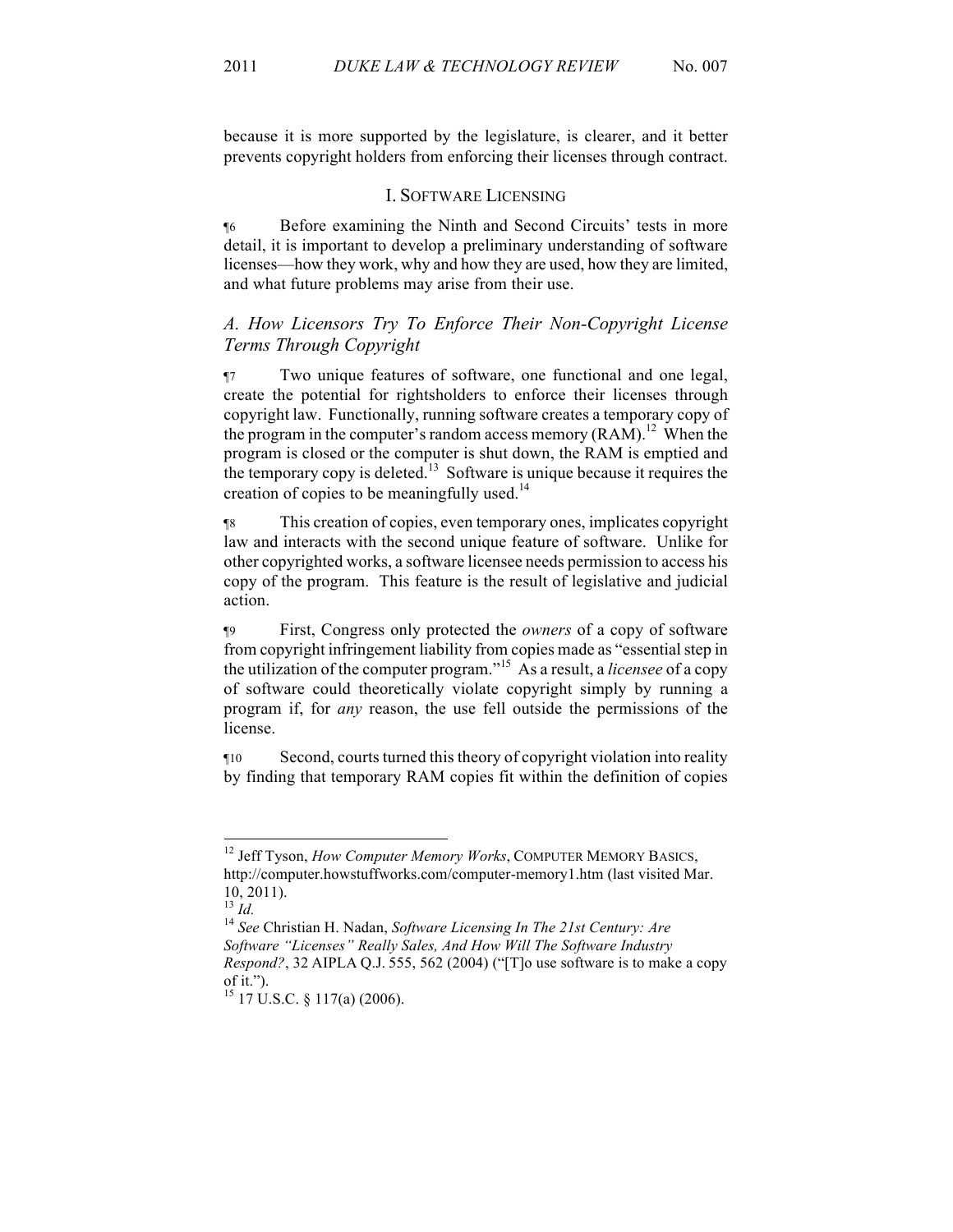# *B. Why Copyright Holders Try To Use Copyright To Enforce Their Licenses*

¶11 Copyright holders prefer to enforce their licenses through copyright for three primary reasons. First, copyright damages tend to be higher than contract damages. Contract damages are "generally limited to the value of the actual loss caused by the breach,"<sup>17</sup> which is often negligible. Copyright violations, however, could include statutory damages up to \$150,000, regardless of actual damages.<sup>18</sup>

¶12 Second, copyright remedies have broader reach. Contract claims are limited to the parties of the contract. Copyright is not so limited, and reaches any party that violates the plaintiff's copyright.<sup>19</sup>

¶13 Third, and most significantly, copyright law provides for a variety of remedies. Contract claims are limited to monetary damages and, occasionally, specific performance.<sup>20</sup> Copyright allows "injunctive relief, seizure of infringing articles, and awards of costs and attorneys' fees," giving content owners effective means to deter and stop breaching actors.<sup>21</sup>

## *C. How Copyright Holders Use Licenses*

¶14 Copyright holders generally use licenses in three broad ways. First, they use them to establish contract terms that mimic copyright protections, such as a prohibition against unauthorized copying.<sup>22</sup> This practice may be a holdover from the early days of software, when it was unclear whether software was eligible for copyright protection.<sup>23</sup> Alternatively, content

 <sup>16</sup> *See, e.g.*, MAI Sys. Corp. v. Peak Computer, 991 F.2d 511, 519 (9th Cir.

<sup>1993) (</sup>finding that RAM copies implicated copyright). <sup>17</sup> MDY Indus., LLC v. Blizzard Entm't, Inc., 629 F.3d 928, 941 n.3 (9th Cir. 2010).<br> $^{18}$  *Id.* 

<sup>18</sup> *Id.* <sup>19</sup> *Id.* <sup>20</sup> ROBERT E. SCOTT & JODY S. KRAUS, CONTRACT LAW AND THEORY 93 (4th ed. 2007).<br><sup>21</sup> MDY Indus., LLC, 629 F.3d at 941 n.3.

<sup>&</sup>lt;sup>22</sup> Maureen A. O'Rourke, *Drawing The Boundary Between Copyright And Contract: Copyright Preemption Of Software License Terms*, 45 DUKE L.J. 479, 490 (1995). <sup>23</sup> *See id.* at 488–489 ("[I]n the earliest days of software distribution, it simply

was not clear that software was protected by copyright law. Thus, software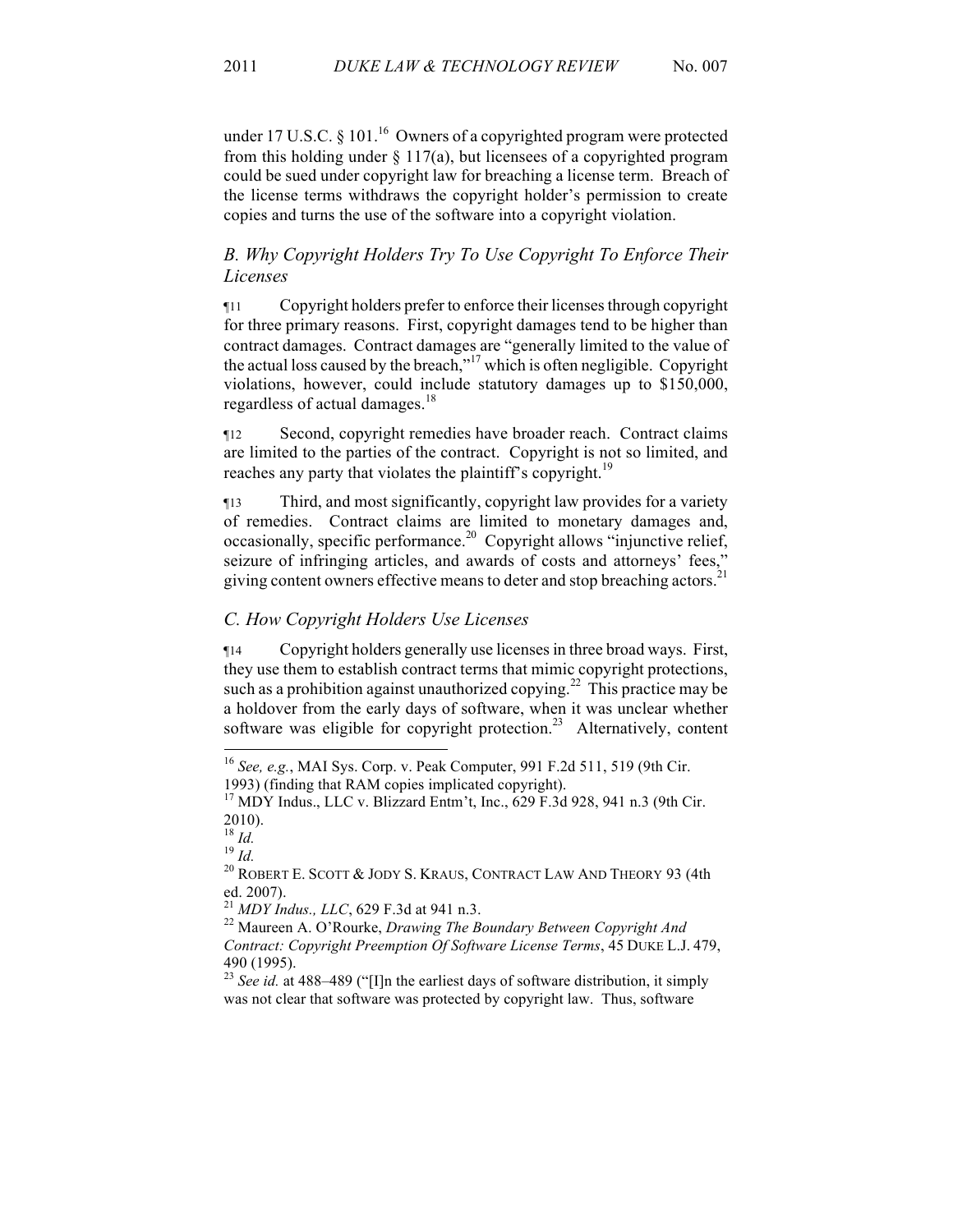holders may be using these terms to put users on notice regarding the copyright protection of their works.<sup>24</sup> Regardless, because the licenses merely duplicate copyright, there is little problem if the rightsholder uses copyright to enforce his contract.

¶15 Second, copyright holders use licenses to protect their business interests. Licenses can forbid actions that would devalue the copyright holder's business (such as cheating in an on-line game<sup>25</sup>) and, at the same time, would allow the copyright holder to gain valuable information about the consumer,<sup>26</sup> ensure compatibility,<sup>27</sup> and limit liability.<sup>28</sup> In these situations, the license terms have nothing to do with copyright and, therefore, copyright enforcement is problematic.

¶16 Third, copyright holders use licenses to prohibit certain acts explicitly allowed by the Copyright Act,<sup>29</sup> such as reverse engineering.<sup>30</sup> Although this is also done to protect business interests—to inhibit competition—this third use is distinguishable from the second in that it falls within fair use, a specific positive exception of the Copyright Act.<sup>31</sup> Such license terms are especially problematic, and they touch upon other issues, such as preemption, that go beyond the scope of this paper.<sup>32</sup>

# *D. Limitations to Software Licenses Terms*

¶17 Even before *Krause* and *MDY*, rightsholders were limited in their ability to enforce software licenses through copyright by counterclaims or

-

providers perceived a need for contracts to serve as a type of 'private legislation' of copyright-type rights in the absence of certainty that copyright protection extended to this new subject matter." (citations omitted)).<br><sup>24</sup> *Id.* at 490.<br><sup>25</sup> *E.g., World of Warcraft Terms of Use*, BLIZZARD ENTERTAINMENT,

http://us.blizzard.com/en-us/company/legal/wow\_tou.html (last visited Mar. 10, 2011).

<sup>26</sup> *E.g.*, MICROSOFT SOFTWARE LICENSE TERMS, MICROSOFT OFFICE 2010 DESKTOP APPLICATION SOFTWARE 5 (last visited Mar. 10, 2011), *available at* http://download.microsoft.com/download/1/6/6/16630C2A-E42E-4A07-BB92- 1DB5563634D9/Microsoft%20Office%202010%20pdf/clientallup\_eula\_english .pdf.<br>
<sup>27</sup> See id. (allowing for automatic updates).<br>
<sup>28</sup> Id. at 8–9.<br>
<sup>29</sup> Copyright Act of 1976, 17 U.S.C. §§ 101–810 (2006).<br>
<sup>30</sup> O'Rourke, *supra* note 22, at 490–492.<br>
<sup>31</sup> 17 U.S.C. § 107 (2006).<br>
<sup>32</sup> For a pape

that prohibit fair use, *see generally* O'Rourke, *supra* note 22.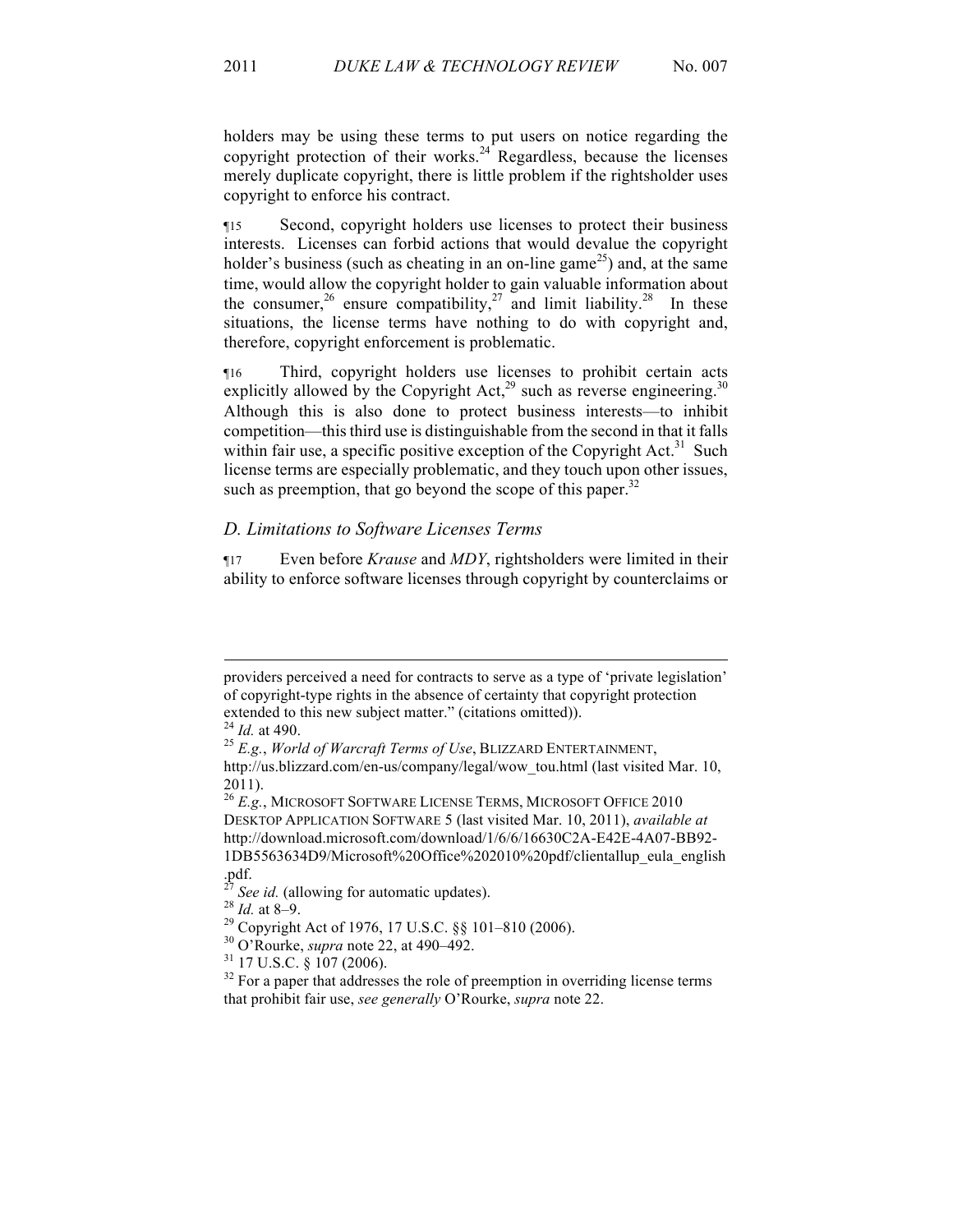defense claims of copyright misuse, the unconscionability doctrine, and fair use.<sup>33</sup>

¶18 The copyright misuse claim prohibits companies from leveraging copyright power to create a monopoly in another market.<sup>34</sup> Unfortunately, this defense's prevention of copyright enforcement of license terms is limited. Copyright misuse is rooted in antitrust principles<sup>35</sup> and simply would not apply to the large number of cases where rightsholders try to use copyright to enforce license terms that are not anti-competitive. Furthermore, even in the antitrust context, the counterclaim of copyright misuse is "weakened by the controversies and lack of doctrinal cohesion that plague antitrust laws in general,"<sup>36</sup> and is "more difficult to apply than the doctrine of preemption."<sup>37</sup> Although misuse is a potentially powerful tool, it has limited applicability in most circumstances.

¶19 Under the doctrine of unconscionability, a court may void a contract if it is "unfair or oppressive because of procedural abuses during contract formation or because of overreaching contractual terms, esp[ecially] terms that are unreasonably favorable to one party while precluding meaningful choice for the other party."<sup>38</sup> Although this doctrine "has proved its worth as a roving consumer protection measure, [] it has yielded less satisfactory and more controversial results in other settings, especially . . . transactions between merchants."39 Unconscionability is also a state doctrine, which means that the enforceability of a particular contract may vary from state to state. Egregiously unfair contracts can be struck down, but the limited use of the doctrine in most cases and state-to-state variance limit this remedy's ability to deal with the more general problem of copyright enforcement of license terms.

<sup>&</sup>lt;sup>33</sup> Preemption was another potentially powerful defense, especially in fair use/reverse engineering cases, but "most courts and many commentators have rejected preemption as the appropriate doctrinal tool for addressing challenges to these provisions." Viva R. Moffat, *Super-Copyright: Contracts, Preemption, and the Structure of Copyright Policymaking*, 41 U.C. DAVIS L. REV. 45, 45 (2007). Further analysis of the preemption issue is beyond the scope of this paper.

<sup>34</sup> Jennifer R. Knight, *Copyright Misuse v. Freedom Of Contract: And The Winner Is, 73 TENN. L. REV. 237, 240 (2006).* <sup>35</sup> J.H. Reichman & Jonathan A. Franklin, *Privately Legislated Intellectual* 

*Property Rights: Reconciling Freedom Of Contract With Public Good Uses Of* 

*Information*, 147 U. PA. L. REV. 875, 922 (1999).<br><sup>36</sup> *Id.* at 924. One of these problems is the current circuit split over whether copyright misuse itself is a valid defense. Knight, *supra* note 34, at 266.

<sup>&</sup>lt;sup>37</sup> Reichman & Franklin, *supra* note 35, at 922–23.<br><sup>38</sup> *Unconscionability Definition*, BLACK'S LAW DICTIONARY (9th ed. 2009).<br><sup>39</sup> Reichman & Franklin, *supra* note 35, at 927–28.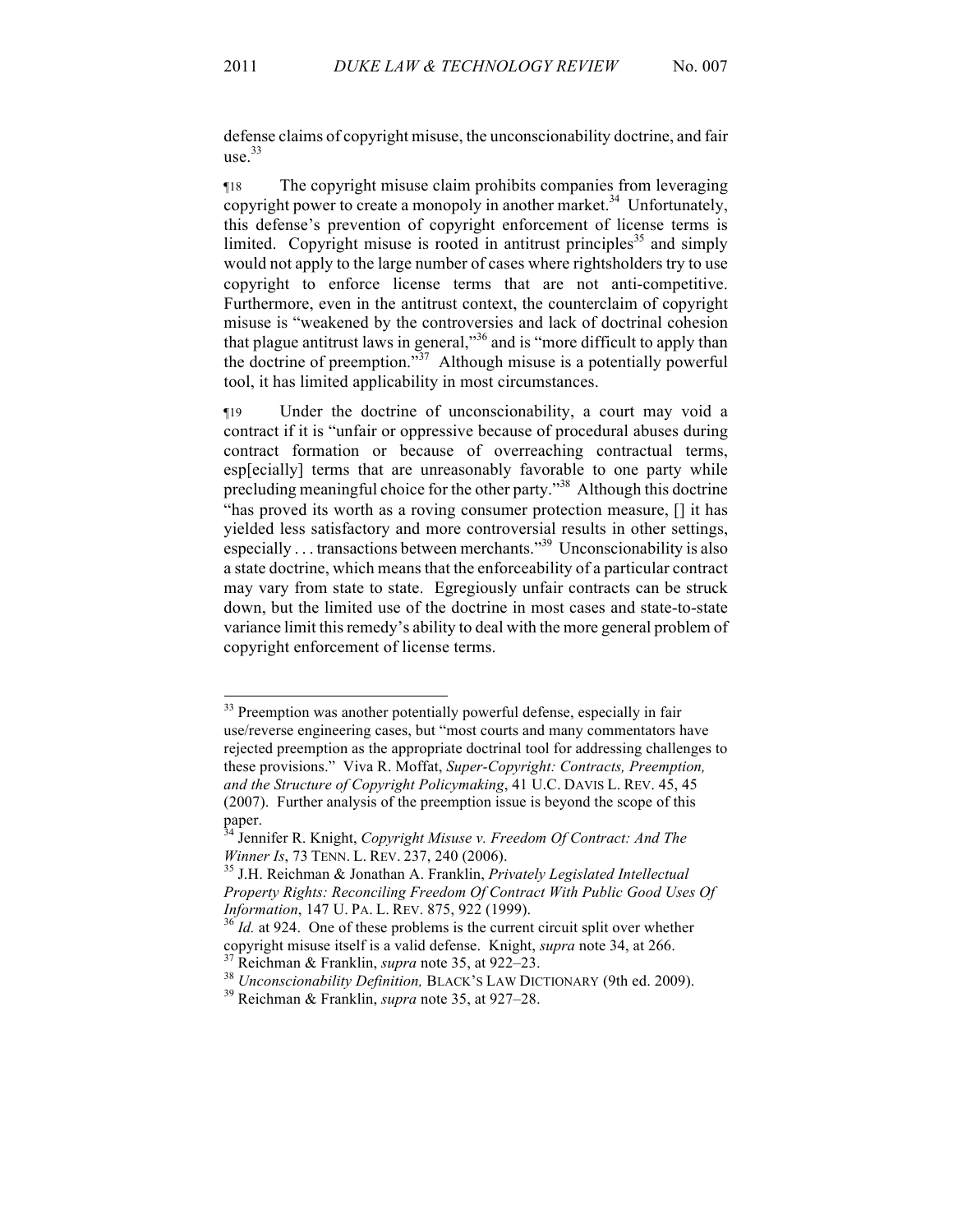¶20 Fair use, the "duct tape of the copyright system,"<sup>40</sup> is an expensive affirmative defense $4$ <sup>1</sup> that excuses copyright infringement in certain public interest cases.<sup>42</sup> It is difficult to determine, without specific facts, whether a fair use defense will succeed, and the licensees in these cases face uphill battles—they agree to license terms and subsequently argue that it is fair use to violate. This stance, coupled with the expense of the defense, would probably limit fair use defenses to a handful of cases clustered around certain public policy interests like promoting reverse engineering.<sup>43</sup>

### *E. Future Problems with Licenses*

 $\gamma$  Products like garage openers<sup>44</sup> and printers,<sup>45</sup> into which software has been incorporated, are universally available and could easily be subject to licensing issues. If noninfringing use of the software hinged on a license, and use of the physical product required use of the software, then failure to abide by the license at some point in the product's life cycle (for example, when one purchases a generic replacement part) could make the use of the product an infringement of copyright. This result seems ridiculous, but the scenario is only one step away from the current suits where rightsholders try to enforce license terms through copyright.

### II. CIRCUIT SPLIT: SENSIBLE OWNERS AND A NEXUS TO COPYRIGHT

¶22 Circuit courts have developed new legal theories to stop licensors from using copyright to enforce non-copyright terms.

¶23 One of the first cases to address this issue was *Krause v. Titleserv, Inc.*<sup>46</sup> Krause, the author of several computer programs, got into a dispute with his employer, Titleserv, and forbade it from modifying the source code of his programs, effectively making the programs useless.<sup>47</sup> Titleserv

 $^{40}$  James Boyle, The Public Domain: Enclosing The Commons Of The Mind 120 (2008).

<sup>&</sup>lt;sup>41</sup> Fred H. Cate, *The Technological Transformation of Copyright Law*, 81 IOWA L. REV. 1395, 1457–58 (1996). <sup>42</sup> 17 U.S.C. § 107 (2006). <sup>43</sup> *See, e.g.*, Sega Enters. v. Accolade, Inc., 977 F.2d 1510, <sup>1523</sup> (9th Cir. 1992)

<sup>(</sup>arguing that reverse engineering for the purpose of compatibility served the

 $^{4}$  *E.g.*, Chamberlain Grp., Inc. v. Skylink Techs., Inc., 381 F.3d 1178 (Fed. Cir.) 2004).

<sup>45</sup> *E.g.*, Lexmark Int'l, Inc. v. Static Control Components, Inc., 387 F.3d 522 (6th Cir. 2004).<br> $^{46}$  Krause v. Titleserv, Inc., 402 F.3d 119 (2d Cir. 2005).

<sup>&</sup>lt;sup>47</sup> See id. at 121 ("Inability to modify the source code would have severely limited the value of those programs to Titleserv. Many routine functions, such as the addition of a new customer or a change of a customer address, could be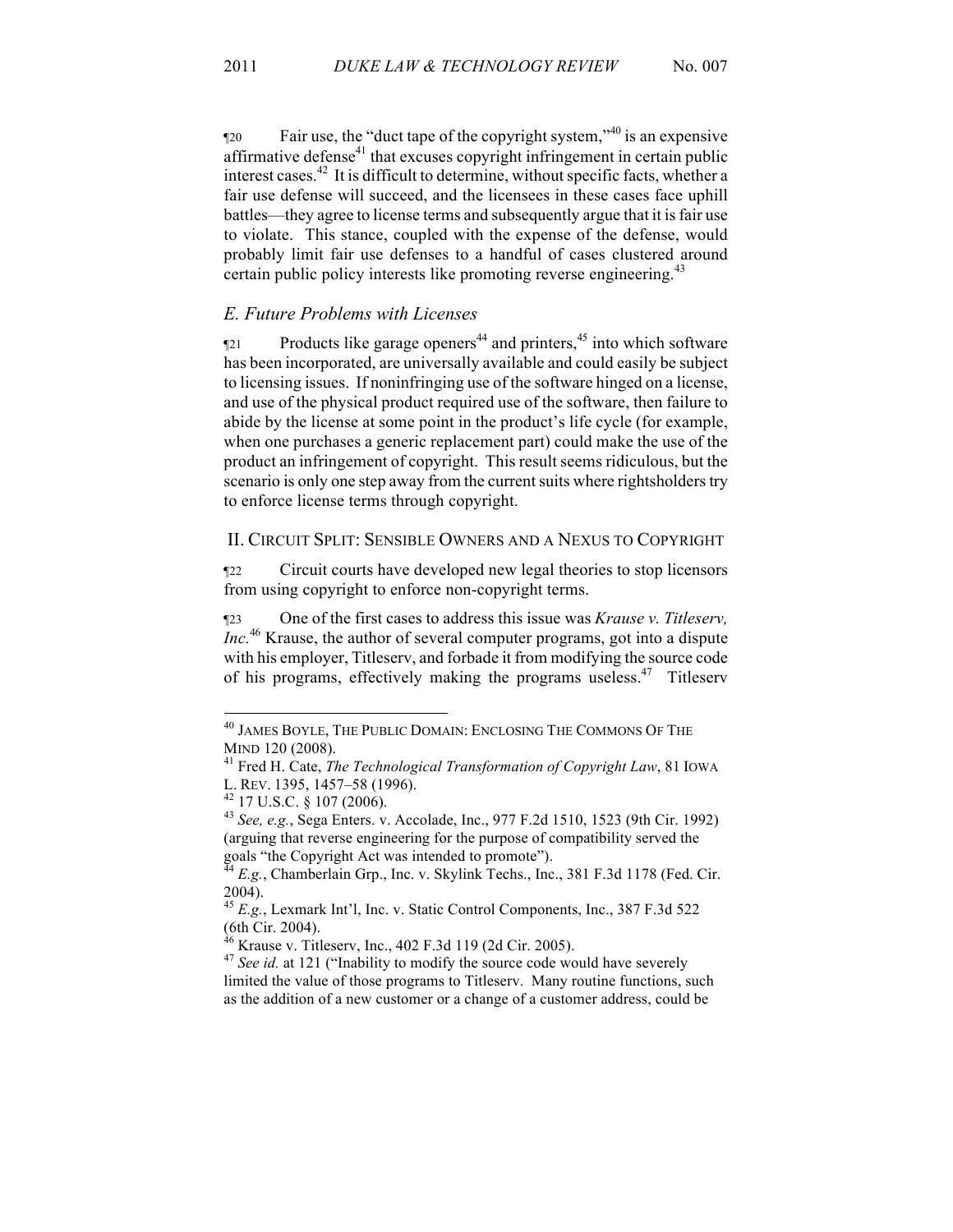modified the source code anyway, and Krause sued for copyright infringement because copies and derivative works were created in this process.<sup>48</sup> Titleserv argued that its actions were allowed under 17 U.S.C.  $\delta$ 117, and that it owned the copies of the programs it had modified because it paid Krause a considerable sum to develop them and had an undisputed right to use them indefinitely.<sup>49</sup>

¶24 The Second Circuit resolved this dispute by clarifying the definition of "owner" in § 117(a).<sup>50</sup> The court noted that the original drafted language for § 117(a)—"rightful possessor"—was incredibly broad, and suggested that Congress's shift to "owner" was an attempt to rein in, but not completely restrict, the application of this clause.<sup>51</sup> Furthermore, the question of whether formal title was granted would typically be a state law issue, and it would undermine the uniformity of copyright to construe § 117(a) as hinging on state law.<sup>52</sup> Finally,

it seems anomalous for a user whose degree of ownership of a copy is so complete that he may lawfully use it and keep it forever, or if so disposed, throw it in the trash, to be nonetheless unauthorized to fix it when it develops a bug, or to make an archival copy as backup security. $5$ 

 $\frac{1}{25}$  For these reasons, the court held that  $\S 117(a)$  ownership should hinge on "whether the party exercises sufficient incidents of ownership over a copy of the program to be sensibly considered the owner of the copy for purposes of  $\hat{\S}$  117(a)."<sup>54</sup> Here, "Titleserv's right, for which it paid substantial sums, to possess and use a copy indefinitely without material restriction, as well as to discard or destroy it at will, gave it sufficient incidents of ownership to make it the owner of the copy for purposes of applying  $\S 117(a)$ ."<sup>55</sup> Even though it had licensed the software from its

<u>.</u>

- 
- 

performed only by changing the source code. In addition, changes were required to fix bugs from time to time to keep the system from crashing.").<br>
<sup>48</sup> *Id.*<br>
<sup>49</sup> *Id.* at 122.<br>
<sup>50</sup> *Id.* at 121–122.<br>
<sup>51</sup> *Id.* at 122–123.<br>
<sup>52</sup> *Id.* at 123.<br>
<sup>54</sup> *Id.* at 124.<br>
<sup>54</sup> *Id.* at 124.<br>
<sup>55</sup>

<sup>&</sup>quot;Titleserv paid Krause substantial consideration to develop the programs for its sole benefit. Krause customized the software to serve Titleserv's operations. The copies were stored on a server owned by Titleserv. Krause never reserved the right to repossess the copies . . . ." *Id.* at 124.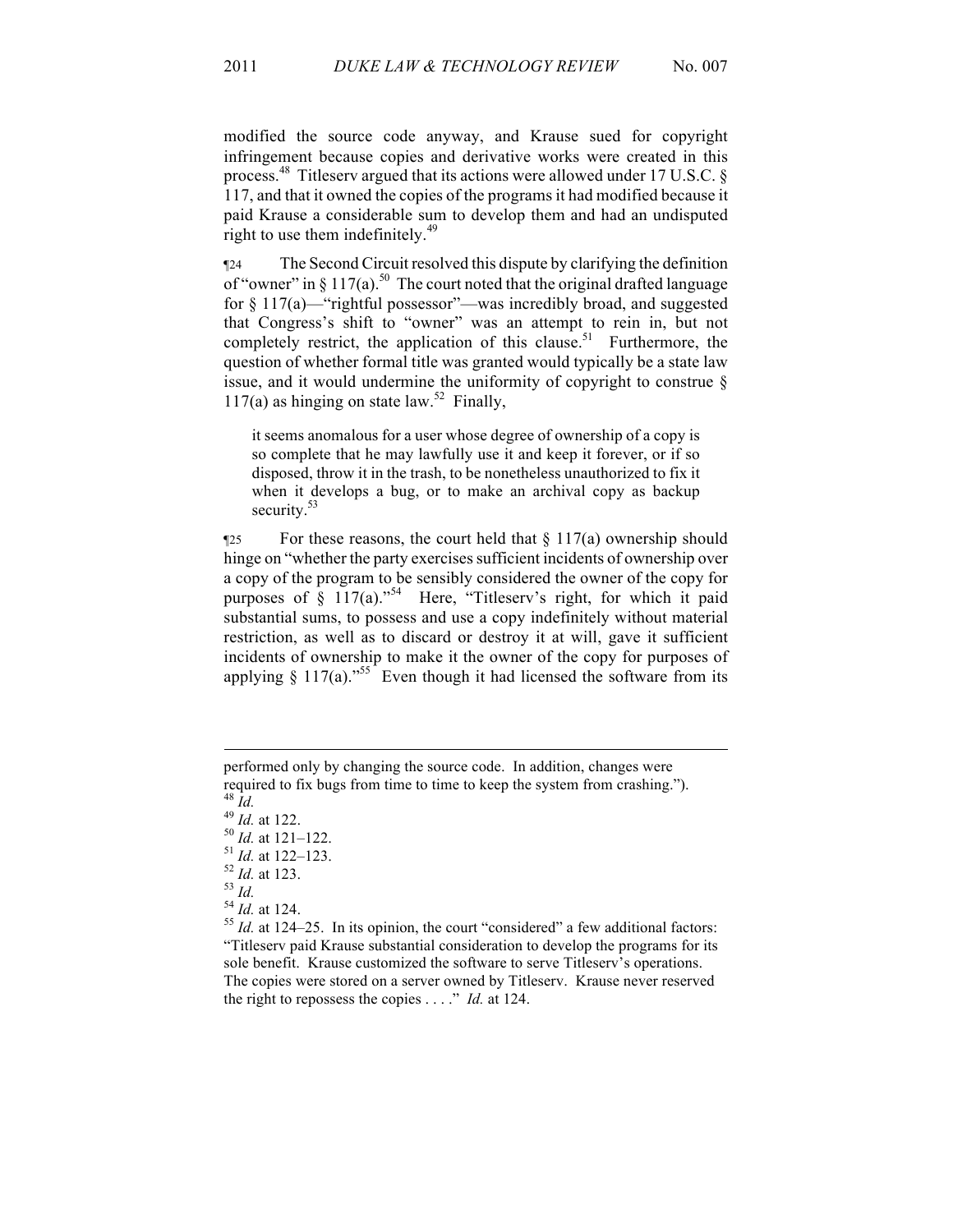employee, as an owner under  $\S$  117(a), Titleserv could not be liable in copyright for violating non-copyright license terms.<sup>56</sup>

¶26 The Ninth Circuit has taken a different approach. In *MDY v. Blizzard*,<sup>57</sup> MDY argued, like Titleserv, that the licensor's use of the game was protected by  $\zeta$  117.<sup>58</sup> This assertion was not accepted by the court, however, because the defense was effectively eliminated in an earlier Ninth Circuit case, *Vernor v. Autodesk, Inc*. <sup>59</sup> There, the court held that a software transfer is a license, rather than a sale, when the license "(1) specifies that the user is granted a license; (2) significantly restricts the user's ability to transfer the software; and (3) imposes notable use restrictions." 60

¶27 Here, Blizzard specified that the user is granted a license, required transferees to transfer all original documentation and accept Blizzard's license (transfer restrictions), and reserved the right terminate service if a player violated the terms of use (use restrictions).<sup>61</sup> As such, Blizzard's transfers were licenses, and  $\S 117(a)$  did not apply.<sup>62</sup>

¶28 Determining whether users are owners did not end the inquiry into whether there was direct infringement. The court noted $^{63}$  that "[t]o recover for copyright infringement based on breach of a license agreement, (1) the copying must exceed the scope of the defendant's license and (2) the copyright owner's complaint must be grounded in an exclusive right of copyright (e.g., unlawful reproduction or distribution)."64 To prevent

 <sup>56</sup> 17 U.S.C. § 117(a). The court subsumed the unauthorized copies analysis into unauthorized modification analysis, and the rest of the opinion is devoted to whether Titleserv's modifications fell under § 117(a). *Titleserv*, 402 F.3d at

<sup>125–130.&</sup>lt;br>
<sup>57</sup> MDY Indus., LLC v. Blizzard Entm't, Inc., 629 F.3d 928 (9th Cir. 2010).<br>
<sup>58</sup> *Id.* at 937.<br>
<sup>59</sup> Vernor v. Autodesk, Inc., 621 F.3d 1102 (9th Cir. 2010).<br>
<sup>60</sup> *Id.* at 1111.<br>
<sup>61</sup> MDY Indus., LLC, 629 F.3

Immediately prior to this analysis, the court held that Blizzard's "prohibitions against bots and unauthorized third-party software are covenants rather than copyright-enforceable conditions." *Id.* at 939–40. As covenants, their breach "is actionable only under contract law." *Id.* at 939. It is hard to see how this does not definitively resolve the issue. Furthermore, later in the opinion, the court treats the contract/covenant analysis as dispositive: "We have explained that [Blizzard's] bot prohibition is a license covenant rather than a condition. Thus, a Glider user who violates this covenant does not infringe by continuing to copy code into RAM." *Id.* at 954. As such, the court's "nexus of copyright" language is probably technically dicta, but, given the amount of time the court spent on the issue, extremely persuasive.

<sup>&</sup>lt;sup>64</sup> *Id.* at 940. This is also the view espoused by Nimmer: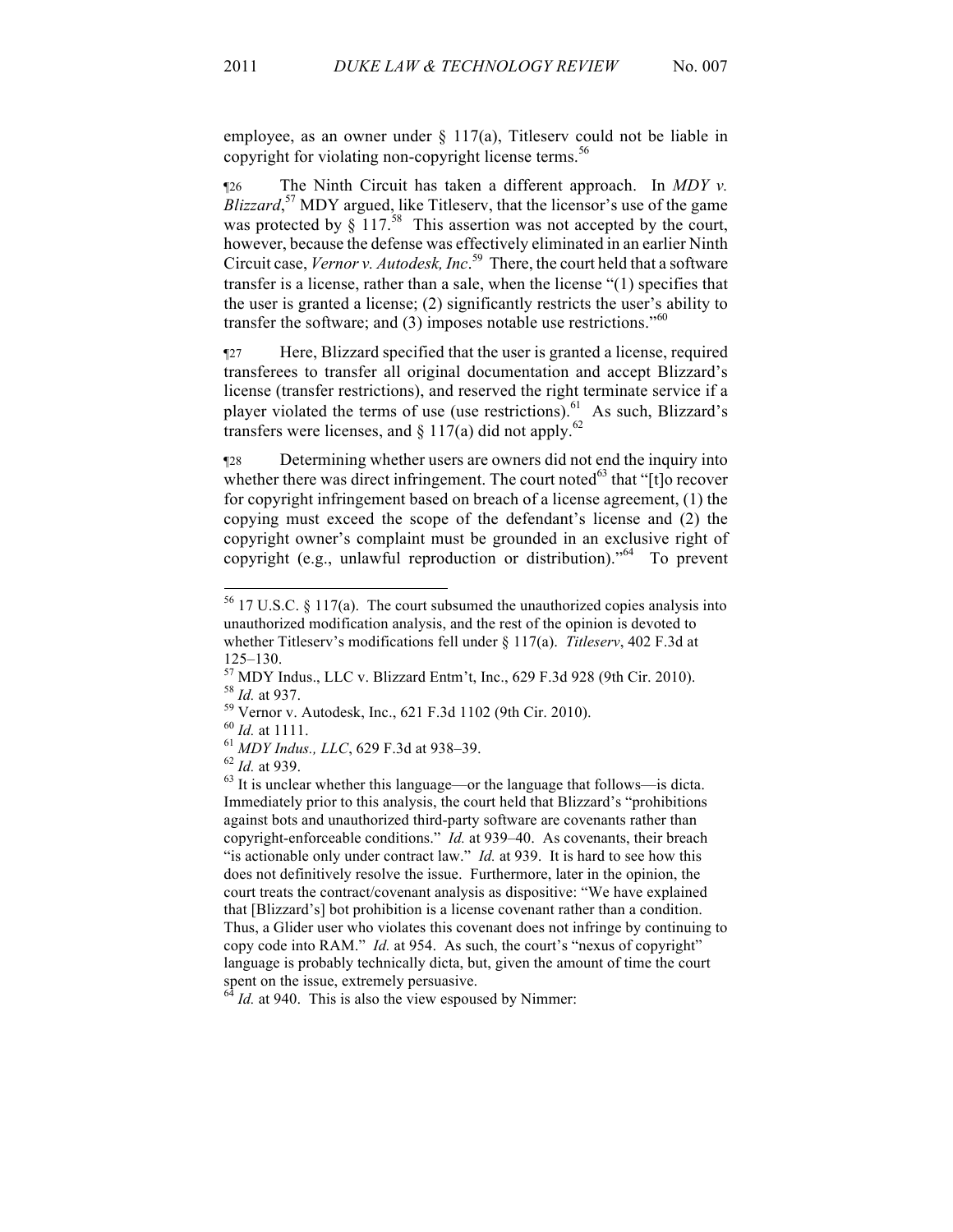<u>.</u>

¶29 Here, the license provision that WoW players had violated was one that prohibited cheating through unrelated add-on software. The activity Blizzard was trying to regulate through this clause did not affect any of Blizzard's copyrights under § 106, so the violation of the clause could not be enforced through copyright.<sup>67</sup> As a result, there was no copyright infringement, and MDY was not secondarily liable.<sup>68</sup>

If the grantee's violation consists of a failure to satisfy a condition to the grant (as distinguished from a breach of a covenant), it follows that the rights dependent on satisfaction of that condition have not been effectively granted, rendering any use by the grantee without authority from the grantor. The legal consequence is that the grantee's conduct<sup>10</sup> may constitute copyright infringement.

3-10 MELVIN B. NIMMER & DAVID NIMMER, NIMMER ON COPYRIGHT §10.15[A][2] (2010). Furthermore, "[t]o be actionable as infringement, the conduct must implicate one of the copyright owner's enumerated rights." *Id.* at n.10.

<sup>65</sup> *MDYIndus., LLC*, 629 F.3d at 941 ("Were we to hold otherwise, Blizzard—or any software copyright holder—could designate any disfavored conduct during software use as copyright infringement, by purporting to condition the license on the player's abstention from the disfavored conduct. The rationale would be that because the conduct occurs while the player's computer is copying the software code into RAM in order for it to run, the violation is copyright infringement. This would allow software copyright owners far greater rights than Congress has generally conferred on copyright owners.").<br> $^{66}$  *Id.* 

<sup>67</sup> *Id.* at 941.<br><sup>68</sup> *Id.* The Federal Circuit, the only other circuit to explicitly address this issue, has taken a slightly different approach. Dealing first with the question of whether a licensee can use 17 U.S.C. § 117(a), the Federal Circuit held that a transfer was a license if it "imposed more severe restrictions on [the licensee's] rights . . . than would be imposed on a party who owned copies of the software subject only to the rights of the copyright holder under the Copyright Act." DSC Commc'n Corp. v. Pulse Commc'n, Inc., 170 F.3d 1354, 1360 (Fed. Cir. 1999). As a result, a license that prohibited transfer and restricted the buyer from using the software on third-party hardware constituted a license, not a sale. *Id.* at 1360–63. However, like the Ninth Circuit, the Federal Circuit then turns to the two-step analysis of whether the defendant's actions were both 1) outside the scope of the license and 2) within copyright. Storage Tech. Corp. v. Custom Hardware Eng'g & Consulting, Inc., 421 F.3d 1307, 1315–16 (Fed. Cir. 2005).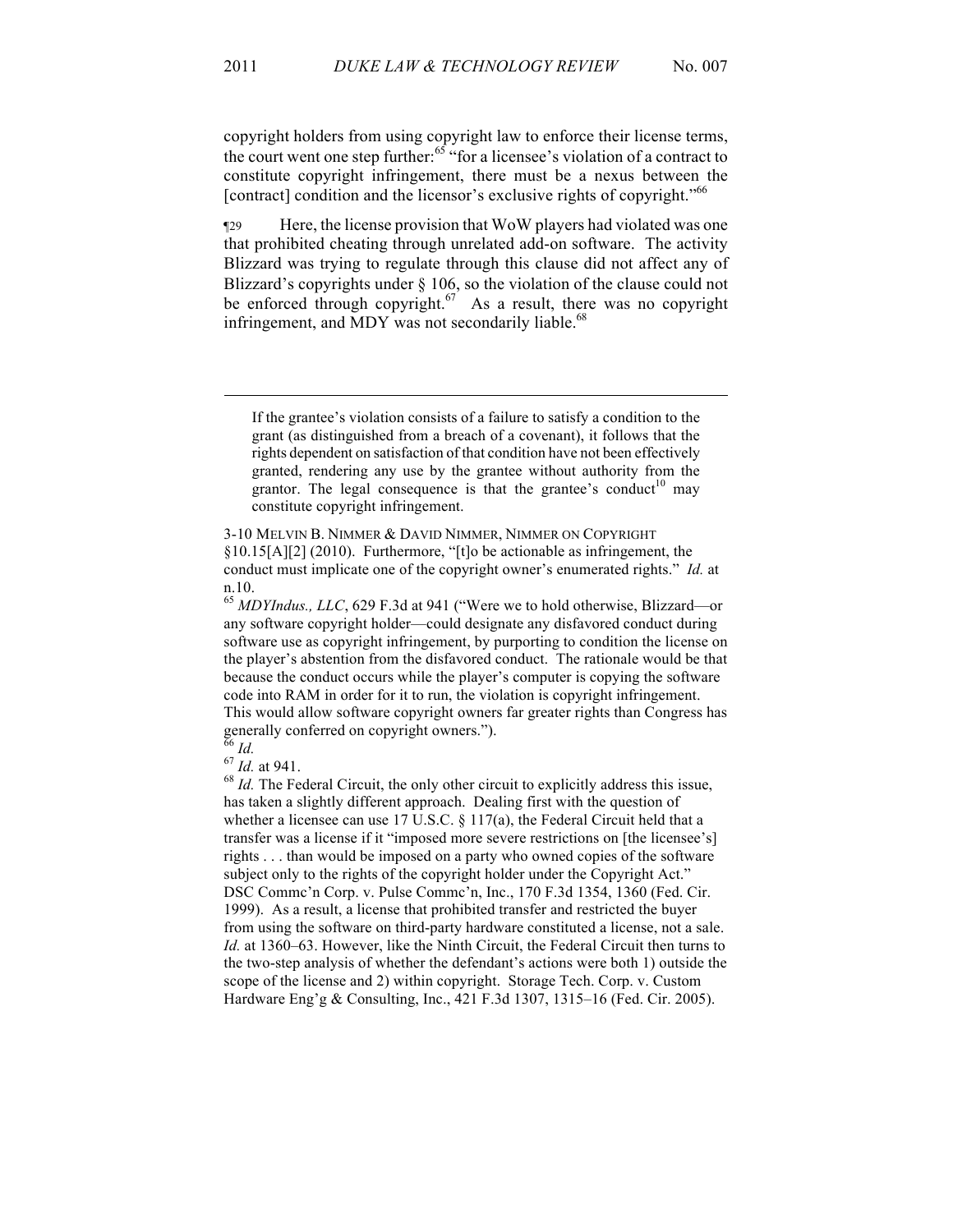#### III. THE DIFFERENCE BETWEEN THE TWO APPROACHES

¶30 Although both the Ninth and Second Circuits prevented content creators from enforcing their licenses through copyright, they chose different approaches. The Ninth Circuit's approach is better supported by the legislature, clearer, and better able to stop future content creators from using copyright to enforce their licenses.

### *A. Legislative Support*

¶31 The statutory language and legislative history of 17 U.S.C. § 117 strongly support the Ninth Circuit's approach. A buyer qualifies as an owner for the purposes of  $\S 117(a)$  under very limited circumstances: when he has been granted title, or when his use or transfer of the copy is unrestricted.<sup>69</sup> Conversely, the Second Circuit considers almost every licensee an owner. Although the court purports to limit owners under § 117(a) to those with the right to possess and use their software "without material restriction,"<sup>70</sup> a closer examination reveals that this condition has little practical effect. In *Titleserv*, the licensee was prohibited from modifying the software's source code, which, in the court's own language, "would have severely limited the value of those programs  $\dots$ ."<sup>71</sup> If a limitation that prevents the licensee from doing basic, essential tasks (such as adding customers) in his program is not a material restriction, it is unclear if anything qualifies as such.<sup>72</sup> As a result, a buyer is an owner for the purposes of  $\S 117(a)$  when he pays for the software and has the right to possess and use copies of the programs forever or destroy them at will.<sup>73</sup>

¶32 The statutory language better supports the Ninth Circuit's approach. Section 117(a) protects "owners," not "licensees." The Second Circuit's expansive definition of "owner" practically eliminates the distinction between the two. Furthermore, Congress's use of both "owner"<sup>74</sup> and "lessee"<sup> $75$ </sup> in the copyright statute demonstrates that it was quite capable of making this distinction if it wanted to do so. The Second Circuit's expansive definition of "owner" appears to be unjustified.

<sup>&</sup>lt;sup>69</sup> Vernor v. Autodesk, Inc., 621 F.3d 1102, 1111 (9th Cir. 2010).<br><sup>70</sup> Krause v. Titleserv, Inc., 402 F.3d 119, 124–25 (2d Cir. 2005).<br><sup>71</sup> *Id.* at 121.<br><sup>72</sup> *Id.* at 124–25.<br><sup>73</sup> *Id.*<br><sup>74</sup> *See, e.g.*, 17 U.S.C. § 11 copy of a computer program to make or authorize the making of another copy or adaptation of that computer program . . . ." (emphasis added)).<br><sup>75</sup> *See, e.g.*, 17 U.S.C. § 117(c) ("[I]t is not an infringement for the owner or

*lessee* of a machine to make or authorize the making of a copy of a computer program . . . ." (emphasis added)).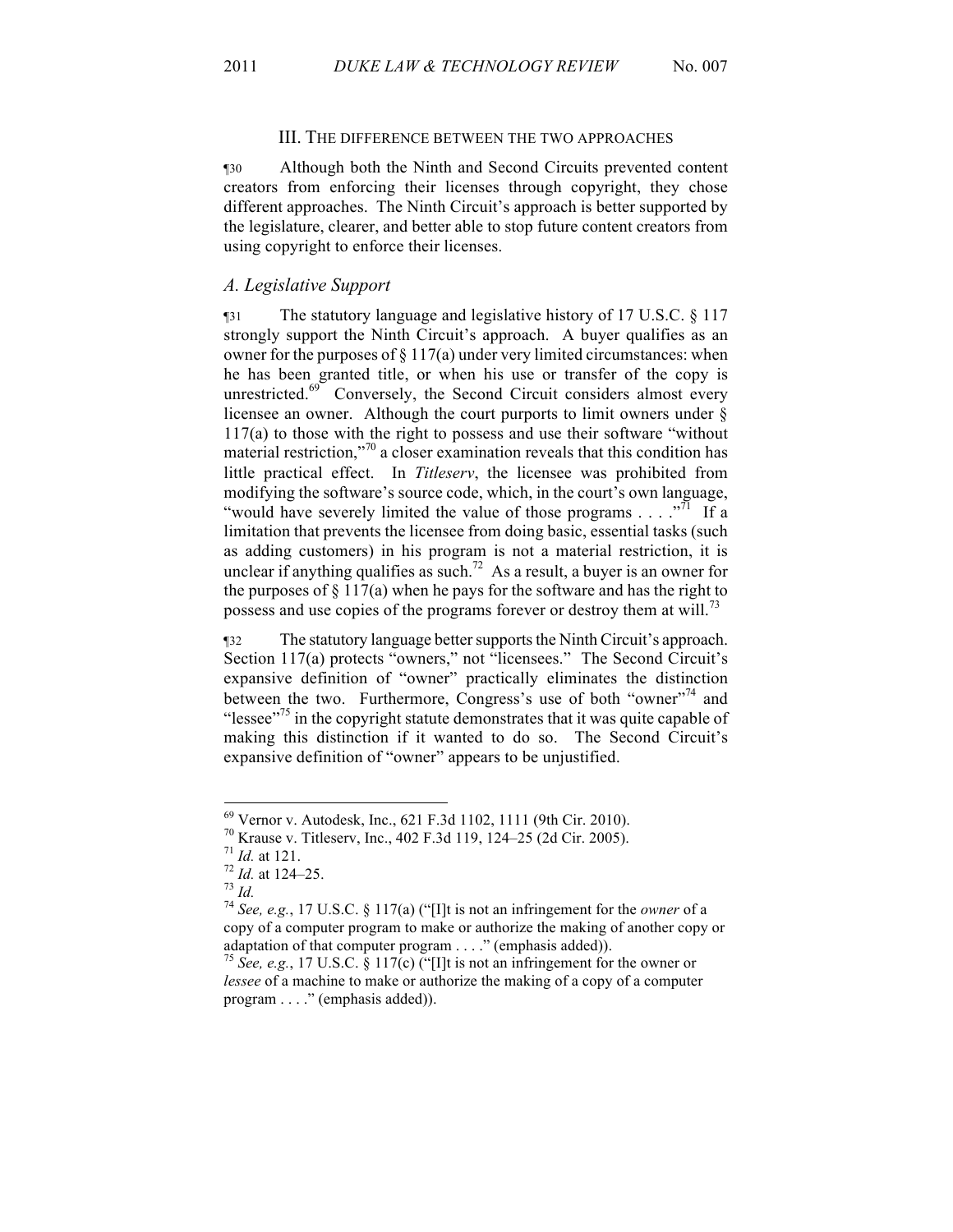¶33 The Second Circuit's approach is further discredited by legislative history. One point is clear: The National Commission on New Technological Uses of Copyrighted Works (CONTU) drafted § 117(a) to protect "rightful possessors."<sup>76</sup> Without comment, Congress adopted almost all of CONTU's suggested language—but changed "rightful possessors" to "owners."<sup>77</sup> Some commentators have suggested that this change was a typo,<sup>78</sup> while the Second Circuit has argued that Congress merely wanted more restrictive language that would prevent "a messenger delivering a program, a bailee, or countless others temporarily in lawful possession of a copy" from taking advantage of  $\S 117(a)$ .<sup>79</sup>

 $\frac{1}{3}$  It is likely that Congress did not want § 117(a)<sup>80</sup> to be available to all rightful possessors, and there is no evidence that it wanted to adopt the Second Circuit's approach and open  $\S 117(a)$  to the largest category of software users—licensees. Software licenses were common when the law was revised,<sup>81</sup> and if Congress intended to limit § 117(a)'s reach yet still allow licensees to use it, it seems much more likely that Congress would have used the phrase "owners or lessee"<sup>82</sup> as it did in § 117(c). This choice is especially significant because  $\S 117(c)$  was adopted after  $\S 117(a)$ , and also after the MAI case that created this potential problem.<sup>83</sup> The fact that Congress could have but did not mention lessees, and instead focused on owners, strongly supports the Ninth Circuit's approach.

Notwithstanding the provisions of section 106 [17 USCS § 106], it is not an infringement for the owner of a copy of a computer program to make or authorize the making of another copy or adaptation of that computer program provided:

(1) that such a new copy or adaptation is created as an essential step in the utilization of the computer program in conjunction with a machine and that it is used in no other manner, or

(2) that such new copy or adaptation is for archival purposes only and that all archival copies are destroyed in the event that continued possession of the computer program should cease to be rightful.

<sup>81</sup> Levin, *supra* note 78, at 674. <sup>82</sup> 17 U.S.C. § 117(c). <sup>83</sup> Mark A. Lemley, *Cultural Environmentalism @ 10: Should A Licensing Market Require Licensing?*, 70 LAW & CONTEMP. PROB. 185, 200 n.85 (2007).

 <sup>76</sup>DSC Commc'n Corp. v. Pulse Commc'n, Inc., 170 F.3d 1354, 1360 (Fed. Cir. 1999).<br> $^{77}$  *Id.* 

<sup>&</sup>lt;sup>78</sup> Katrine Levin, *Intellectual Property Law: Mai v. Peak: Should Loading Operating System Software Into RAM Constitute Copyright Infringement?*, 24 GOLDEN GATE U. L. REV. 649, 676 (1994).<br><sup>79</sup> Krause v. Titleserv, Inc., 402 F.3d 119, 123 (2d Cir. 2005).<br><sup>80</sup> 17 U.S.C. § 117(a). The statute reads as follows: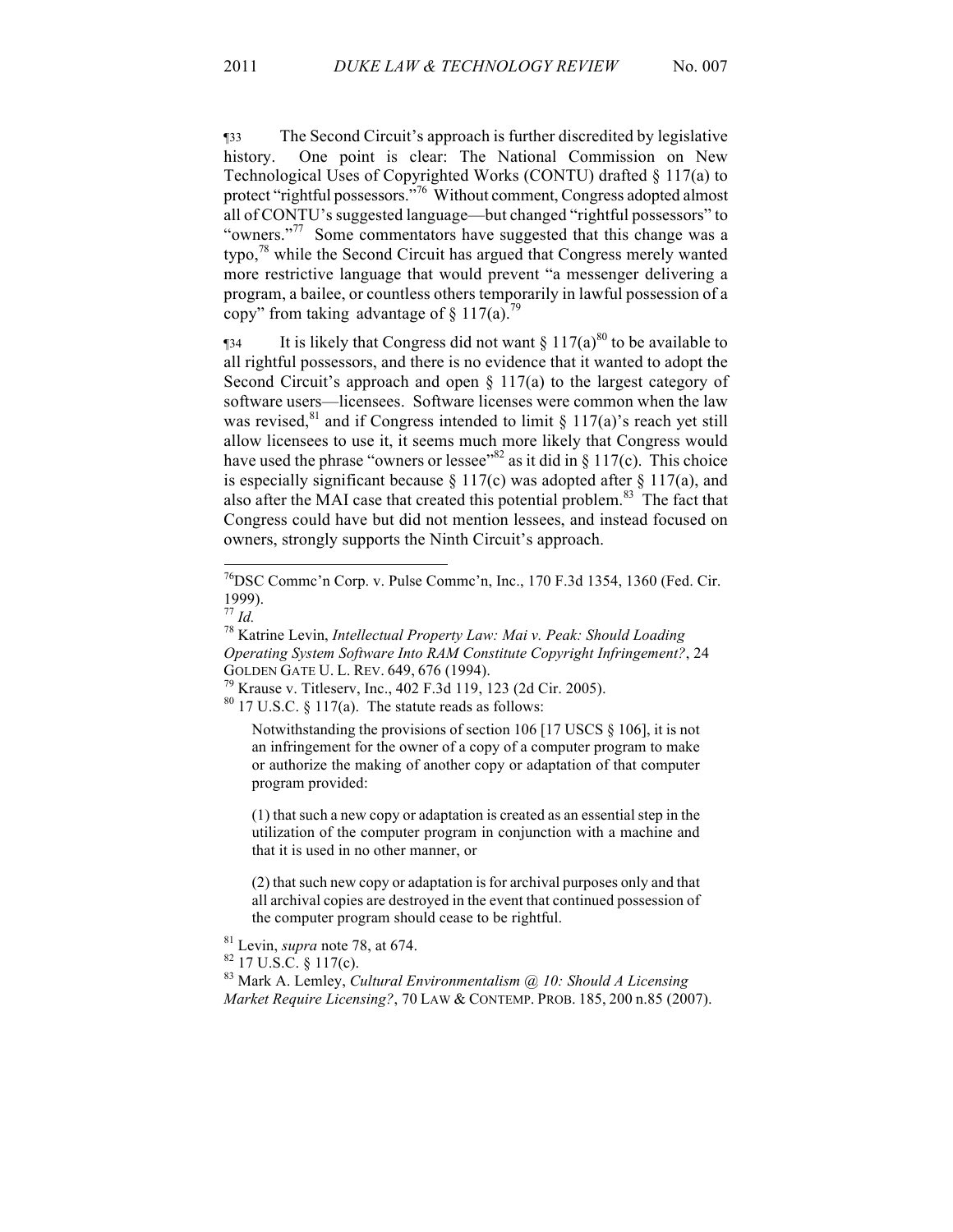### *B. Certainty and Ambiguity*

¶35 The Ninth Circuit's approach provides more certainty than that of the Second Circuit with regard to determining whether a license term can be enforced through copyright. Under the Ninth Circuit's approach, a license term will be enforced through copyright if the software transfer is a license, rather than a sale, and if there is a nexus between the license term regulating an activity and copyright.<sup>84</sup>

¶36 It is important to note that the first inquiry (whether there is a license or a sale) is irrelevant. If the transfer is a sale, the buyer can only be sued under copyright for acts that violate the rightsholder's copyright, such as permanent copying or derivative works. If the transfer is a license, the licensee can only be sued under copyright for violating license terms that protect the rightsholder's copyrights, such as a prohibition on creating permanent copies or derivative works. Thus, a court adhering to the Ninth Circuit's approach need only ask whether there is a nexus between the term and the content creator's copyright. This is a relatively straightforward inquiry that leaves little room for ambiguity. It is, therefore, easy under the Ninth Circuit's doctrine for rightsholders and consumers to determine whether a license term can be enforced through copyright.

¶37 The Second Circuit's test, on the other hand, is weighed down by ambiguous language and an uncertain standard. *Titleserv* proposed that a transferee does not violate copyright for transitory copies of software programs, even if they are created without the copyright holder's permission, if the transferee "exercises sufficient incidents of ownership over a copy of the program to be sensibly considered the owner.<sup>85</sup> This language, especially the words "sufficient" and "sensibly considered" provides little guidance to rightsholders and consumers to determine whether a particular license can be enforced through copyright.

¶38 Furthermore, the Second Circuit's elaboration of this test provides little clarification. In *Titleserv*, the court initially "considers" a wide variety of factors in determining whether the defendants were sensibly considered owners—some of which would be fairly restrictive (such as Titleserv's substantial expenditures to *develop* the software in question).<sup>86</sup> The court's final holding, however, seems to encompass a much broader set of circumstances (paying for the right to "use and possess" the software).<sup>87</sup> As a result, it is unclear whether subsequent cases will adopt *Titleserv*'s broad or narrow interpretation, creating further ambiguity around the question of

 <sup>84</sup> MDY Indus., LLC v. Blizzard Entm't, Inc., 629 F.3d 928, 938–41 (9th Cir. 2010).

<sup>85</sup> Krause v. Titleserv, Inc., 402 F.3d 119, 124 (2d Cir. 2005). 86 *Id.* at 124. <sup>87</sup> *Id.* at 124–25.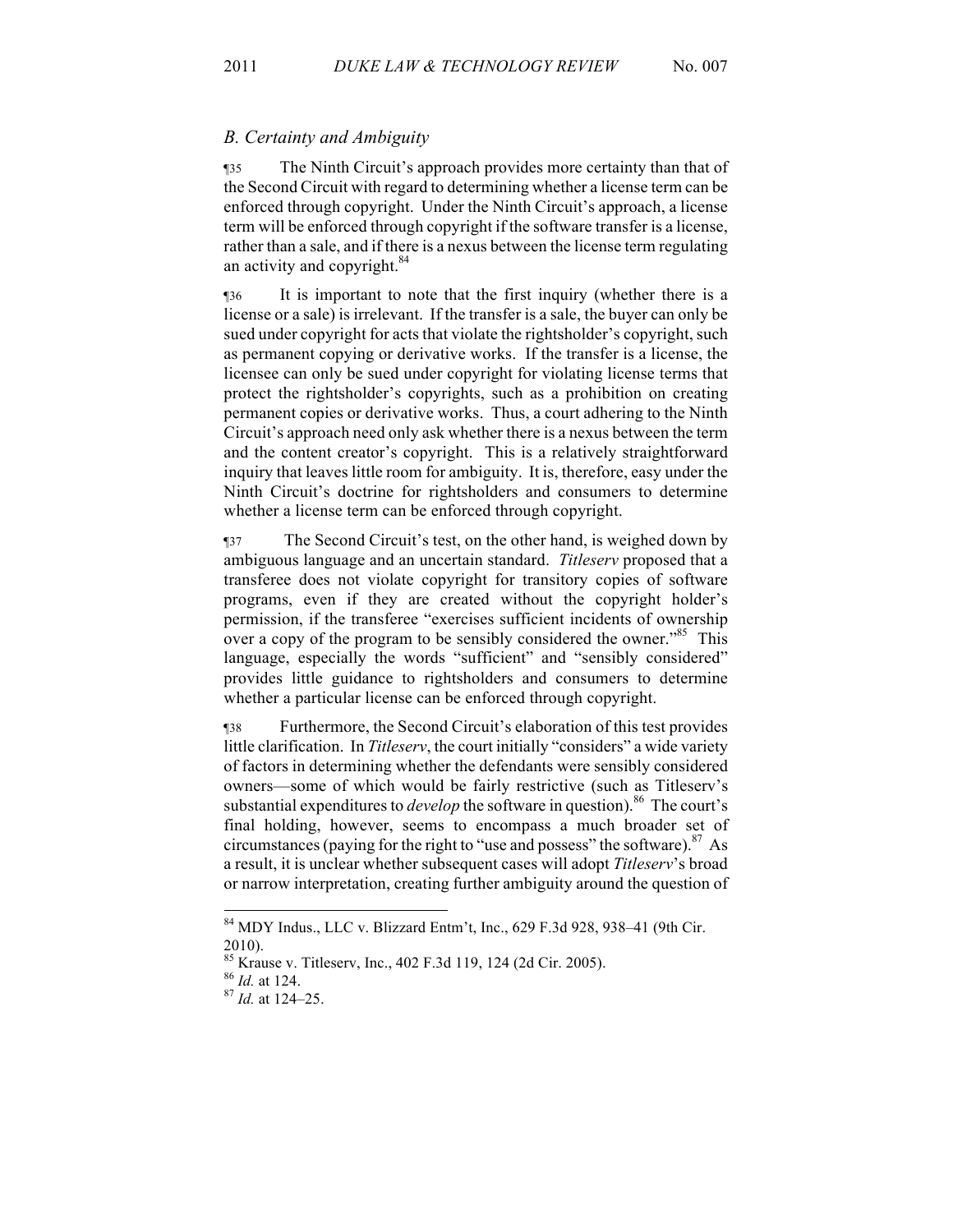when license terms can be enforced through copyright in the Second Circuit.

# *C. Solving the Problem: Preventing Copyright Holders From Enforcing Contract Terms Through Copyright*

¶39 Although there is little difference between the two Circuits in their ability to prevent copyright holders from enforcing contract terms through copyright, the Ninth Circuit's approach is still preferable because it is more difficult to circumvent.

¶40 In the Second Circuit, most license holders will probably be considered owners for the purposes of  $\S 117(a)$ .<sup>88</sup> As a result, they cannot be held liable in copyright for the temporary copies their software produce incidental to running. They can, however, be held liable for any other copyright-significant act—the creation of permanent copies or derivative works.

¶41 In the Ninth Circuit, most software transferees will probably be considered licensees, not owners. These licensees, however, can only be sued in copyright for violating a license term that is tied to a copyright, such as the creation of permanent copies or derivative works. They cannot be sued in copyright just for the temporary copies their software produce incidental to running, even if they lack the copyright holder's permission. Under both Circuits' approaches, then, license terms that do not protect a copyright cannot be enforced through copyright—in the Second Circuit, because licensees are considered owners, and in the Ninth Circuit, through judicial rulemaking.

¶42 While these results are similar, there remains one crucial difference between the two approaches: the Second Circuit's test is far easier to circumvent. The Ninth Circuit, in *MDY*, has explicitly created a rule against rightsholders using copyright to enforce non-copyright terms.<sup>89</sup> and has based this rule in unequivocal policy arguments that copyright should not be expanded by contract. $90$  Even if a rightsholder were somehow able to circumvent the exact language of *MDY*, a future court would be guided by *MDY's* policy rationale to prevent that rightsholder from enforcing a contract term through copyright. *Titleserv* has no such explanation, and the test that it uses—"sufficient incidents of ownership" to "be sensibly considered the owner<sup>"91</sup> of a software copy—is based on technicalities that could be easily circumvented by an entrepreneurial rightsholder who adds the requirement that the software be returned after use.

<sup>88</sup> *See supra* ¶31. <sup>89</sup> *MDY Indus., LLC*, 629 F.3d at 940. <sup>90</sup> *Id.* at 941. <sup>91</sup> *Krause*, 402 F.3d at 124.